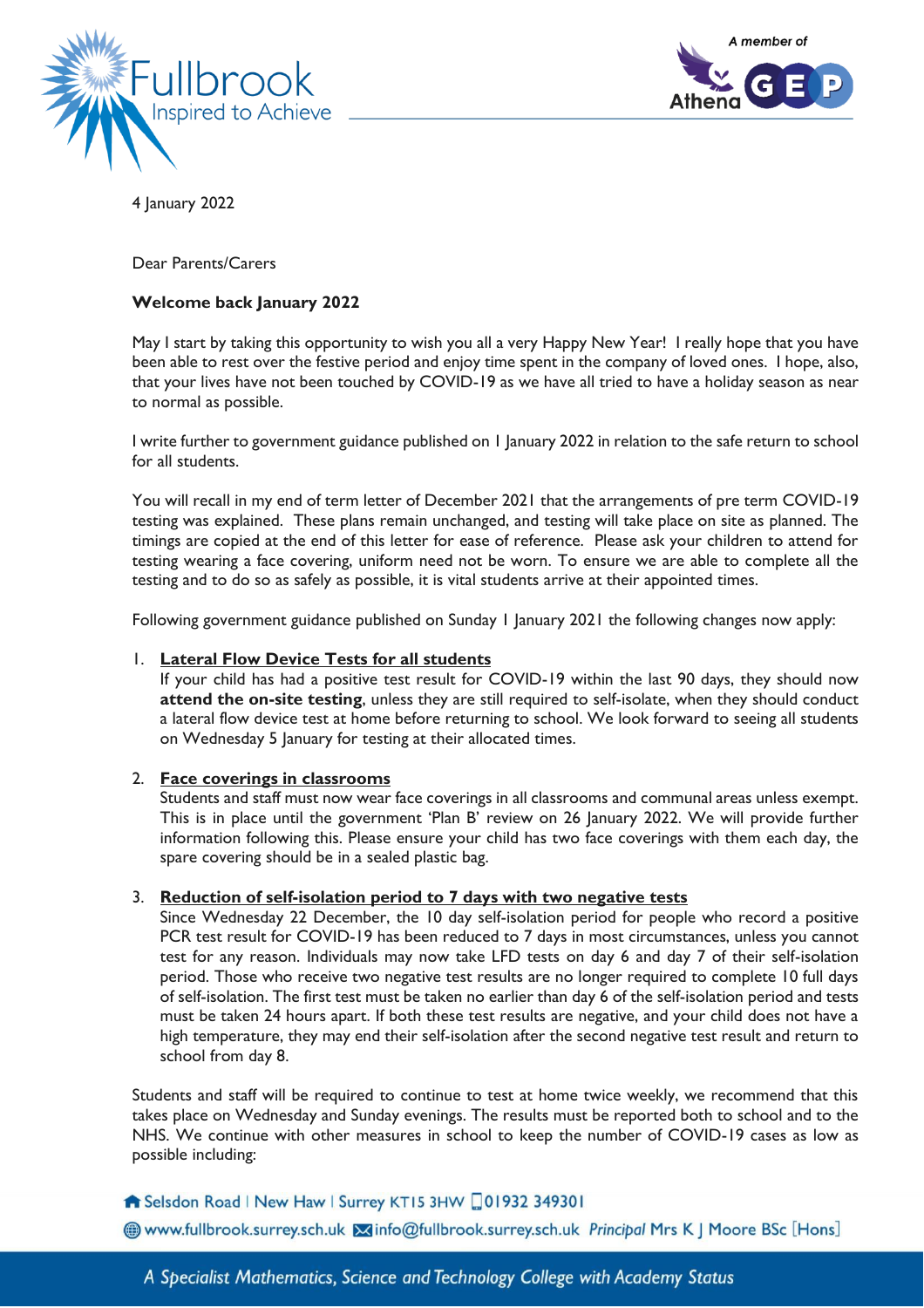- 1. Virtual assemblies in tutor times
- 2. Use of the one-way system round school
- 3. Good ventilation and monitoring of this in classrooms. Staff will allow students to wear coats if open windows mean classrooms are cold.
- 4. Availability of hand sanitiser around school and in classrooms

With all these measures in place we hope to continue to teach and have other school clubs and activities as normal so that students can continue to benefit from face to face education. We will keep this under review and will notify you of any changes as they occur.

In summary, please ensure that, unless your child currently has COVID-19 symptoms or is currently selfisolating following a positive COVID-19 test, they attend school for a test on Wednesday 5 January 2022 at the times shown below. Please also ensure that your children attend school, unless exempt, with a face covering for the first day of term.

# **Thursday 6 January 2022**

We look forward to welcoming students back to school on Thursday 6 January 2022 after a well-deserved break. Students will arrive at school at their normal time and will have an assembly during tutor time to welcome them back. They will then attend period 1 as normal. Students should arrive at school by the following times:

| 8.30am       | Year.<br>&<br>'ear                          |
|--------------|---------------------------------------------|
| 0.40<br>40am | Fullbrook6<br>ı٥<br>Years c<br>&<br>്.<br>ັ |

I hope that 2022 offers us a year ahead that is filled with positivity and an increasing semblance of normal life and that the Fullbrook school community continues to work together to ensure everyone can be 'better that they ever thought they could be'.

Yours faithfully

*INNEER* 

**Mrs K Moore Principal**